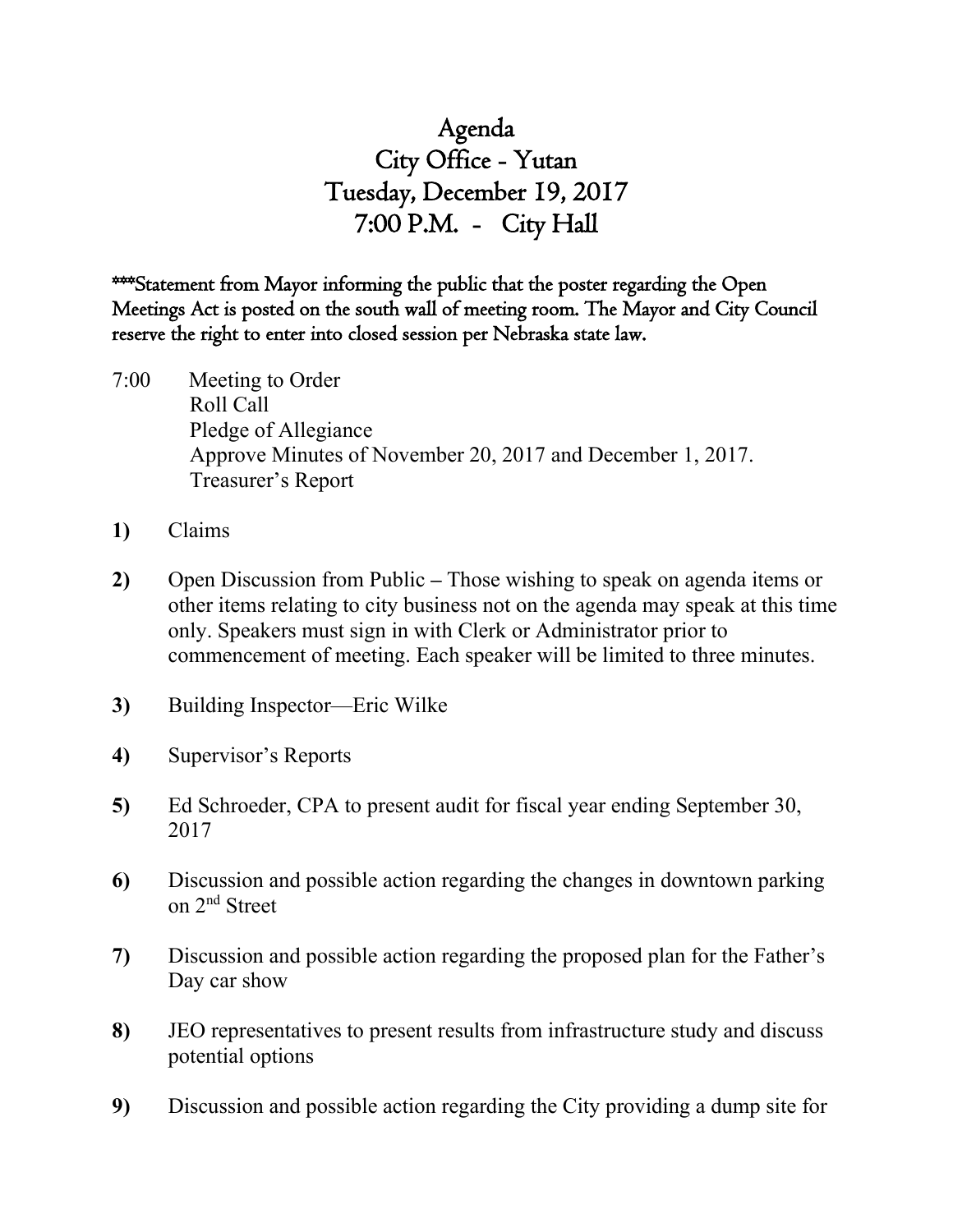leaves and other yard waste during the autumn season

**10) ORDINANCE 733**−**third reading**−**AN ORDINANCE OF THE CITY OF YUTAN, SAUNDERS COUNTY, NEBRASKA, TO PROVIDE FOR THE REGULATION OF GOLF CARTS ON THE CITY STREETS AND PENALTIES;** first reading passed 10.17.17, second reading passed 11.20.17

### **11) ORDINANCE NO. 734**−**AN ORDINANCE OF THE CITY OF YUTAN, SAUNDERS COUNTY, NEBRASKA, TO PROVIDE FOR THE WAGES AND SALARIES OF CERTAIN OFFICERS, APPOINTEES, AND EMPLOYEES OF THE CITY OF YUTAN, NEBRASKA;**

**12)** Discussion regarding concerns with the Yutan Police Department

Council Discussion

### **Meeting Adjourned**